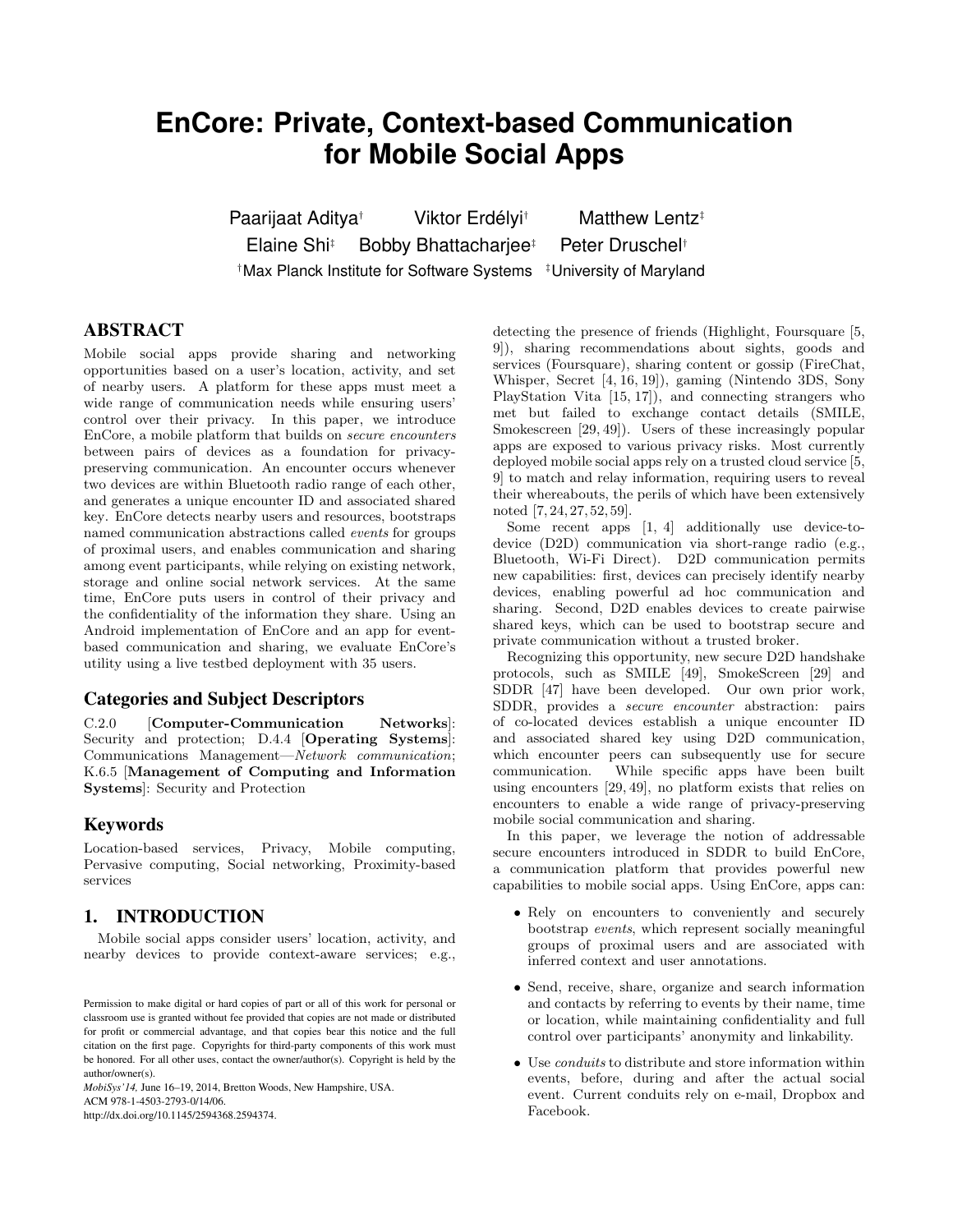To illustrate the space of apps supported by EnCore, consider a scenario of tourists visiting a site. While there, visitors wish to share live recommendations on nearby sights, shows to attend and eateries to try, but do not wish to reveal any (long-term) linkable information about themselves. If, unbeknownst to them, a friend or person with a shared interest is in the area, they would like to be notified, yet they wish to remain anonymous to all others. At a later time, attendees may like to share content (e.g., photos) and commentary related to the visit, but only with those who were there. Lastly, some might wish to follow up with a special person they met but failed to exchange contact information with. EnCore supports all these capabilities and more.

The primary contributions of this paper are as follows:

- We present the design of EnCore and its implementation on Android devices.
- We demonstrate EnCore's capabilities through Context, an Android application that provides communication, sharing, collaboration and organization based on events. The application was shaped by user feedback from a series of testbed deployments.
- We implement a variant of the SDDR protocol over Bluetooth 4.0. SDDR-4 takes full advantage of the new broadcast and low-energy features of Bluetooth 4.0, and is compatible with existing Bluetooth 2.1 accessories without compromising privacy.
- We report on a series of live deployments of Context and EnCore, with 35 users at MPI-SWS.

The live deployments described in this paper cover only a subset of the scenarios supported by EnCore, namely those involving colleagues within an organization. Events involving complete strangers, on the other hand, would require physical gatherings of people who do not know each other and who run an app based on EnCore. This requires wide adoption within a local community of sufficient size, or minimally a large event in which participants are incentiviced to run the app. We hope to be able to arrange such deployments as part of future work.

#### *Roadmap.*

The rest of this paper is organized as follows: We sketch related work in Section [2,](#page-1-0) discuss EnCore's capabilities and requirements in Section [3,](#page-2-0) and present the design of EnCore in Section [4.](#page-3-0) The Context app, which makes the capabilities of EnCore available to mobile users, is described in Section [5.](#page-5-0) The Android implementation of our prototype is sketched in Section [6.](#page-7-0) We present the results of our experiments and testbed deployment in Section [7,](#page-8-0) discuss risks and challenges in Section [8](#page-10-0) and conclude in Section [9.](#page-11-9)

## <span id="page-1-0"></span>2. RELATED WORK

Mobile social apps Most currently deployed mobile social apps like Foursquare [\[5\]](#page-11-0), Whisper [\[19\]](#page-11-4) and Highlight [\[9\]](#page-11-1) rely on a cloud service to match co-located devices and relay data among them. Users must trust the provider with their whereabouts, activities and social encounters.

More recent systems like LoKast [\[11\]](#page-11-10), AllJoyn [\[1\]](#page-11-8), Haggle [\[8,](#page-11-11) [57\]](#page-13-2) and Musubi [\[32\]](#page-12-5), as well as lost-and-found apps like Tile [\[18\]](#page-11-12), use D2D radio communication, which enables infrastructure-independent and accurate detection of nearby devices (e.g., those within Bluetooth range). In principle, these systems could be designed so that users do not have to trust the cloud provider with their sensitive data. Unfortunately, once Bluetooth discoverability is enabled, devices can be tracked even when they are not actively communicating, introducing a new threat to privacy. Unlike the tracking of cellular phones by mobile operators, such "Bluetooth surveillance" by stores and businesses is not regulated [\[42\]](#page-12-6).

EnCore relies on D2D radio communication, but incorporates an efficient periodic MAC-address change protocol that ensures users cannot be tracked using their MAC address. The EnCore handshake protocol is provably secure and does not leak users' identity or profile information except to selected users.

The AirDrop [\[10\]](#page-11-13) service in Apple's iOS 7 enables iPhone users to share content with nearby devices. AirDrop uses Bluetooth for device discovery and token setup, and an ad hoc Wi-Fi network to transfer data. AirDrop is designed for synchronous pairwise sharing among co-located users. Android Beam [\[2\]](#page-11-14) is similar to AirDrop but relies on NFC [\[14\]](#page-11-15) to initiate communication by physically placing devices back to back, and uses Bluetooth or Wi-Fi Direct [\[20\]](#page-11-16) to transfer content. EnCore instead enables communication with all encountered EnCore devices, both during and after co-location. Moreover, EnCore prevents tracking, and supports anonymous and group communication.

Life-logging apps Friday [\[6\]](#page-11-17) keeps an automated journal of user activities such as calls, SMSes, location history, photos taken and music history for browsing and sharing purposes. Memoto [\[13\]](#page-11-18) is a life-logging camera that takes a picture every 30 seconds. The Funf framework used in the Social fMRI project [\[21\]](#page-11-19) is a platform for social and behavioral sensing apps. Since all these services upload the collected data to the cloud, users have to trust the cloud provider with their private information.

Private mobile social communication systems SMILE [\[49\]](#page-12-1) is a mobile "missed connections" application, which enables users to contact people they previously met, but for whom they do not have contact information. SMILE creates an identifier and an associated shared key for any set of devices that are within Bluetooth range at a given time. Users can subsequently exchange messages (encrypted with the shared key) anonymously through a cloud-based, untrusted mailbox associated with the encounter ID.

In SmokeScreen [\[29\]](#page-12-0), devices periodically broadcast two types of messages, clique signals (CSs) and opaque identifiers (OIDs). CSs enable private presence sharing, announcing the device's presence to any nearby member of a mutually trusting clique of devices (e.g., friends). The sender's identity can be determined from the signal only by clique members, who share a secret. OIDs enable communication with strangers. A trusted broker can resolve OIDs to the identity of their sender, assuming that two or more devices agree to mutually reveal their identities. In comparison, EnCore supports anonymous communication with strangers without requiring a trusted broker.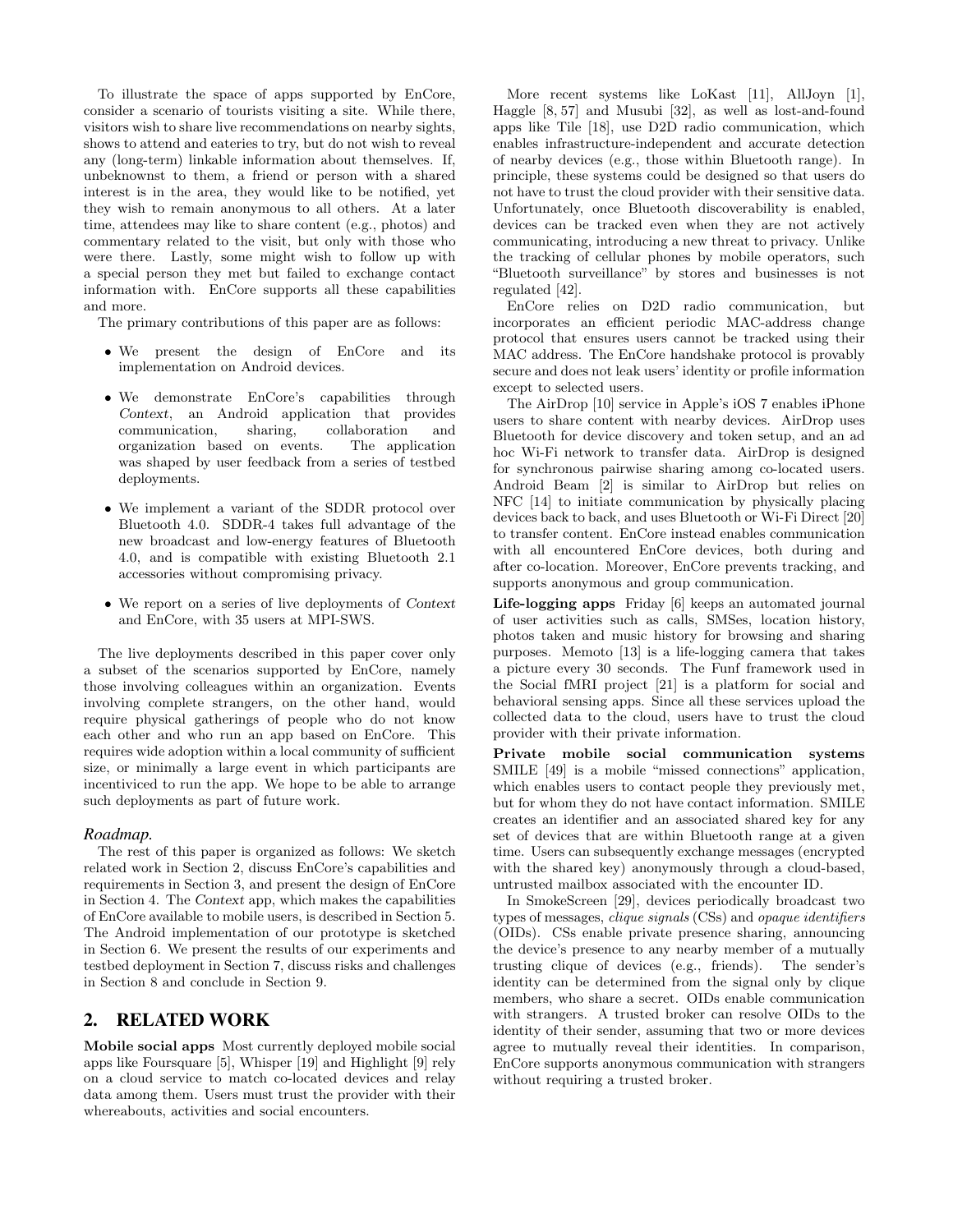SPATE [\[48\]](#page-12-7) uses physical encounters among mobile devices to allow users to explicitly establish private communication channels, so that they can communicate and share data securely in the future. SPATE does not address anonymity, does not support communication among strangers who did not explicitly introduce their devices, and does not provide a way to address devices by referring to a shared context.

PIKE [\[22\]](#page-11-20) is a key exchange protocol designed for secure proximity-based communication among the participants of an event. Keys are exchanged using an existing service like Google Calendar or Facebook, which require knowledge of the contact details for each participant. EnCore, on the other hand, leverages encounters to exchange keys with previously known and unknown participants, and without explicit user action.

SDDR: Secure Device Discovery and Recognition SDDR [\[47\]](#page-12-4) builds on the encounter-based communication style introduced by SMILE, adding selective and unilaterally revocable linkability. The SDDR handshake protocol is provably secure, non-interactive and energy-efficient. SDDR attempts to form a pairwise encounter with each nearby device, establishing a shared key in the process. SDDR can also recognize specific users or users with specific attributes if both peers in an encounter agree to be recognized by each other, while remaining unlinkable by other devices. This selective linkability can be revoked and reinstated efficiently and unilaterally by each peer.

To prevent devices from being linked across encounters by their link-layer addresses, SDDR changes the MAC address every "epoch" (roughly every 15 minutes). However, periodic address changes are not natively supported in Bluetooth 2.1 and cause established connections to reset. As described in Section [6,](#page-7-0) our SDDR implementation over Bluetooth 4.0 maintains all of the security properties of SDDR over Bluetooth 2.1, and preserves interaction with legacy accessories and devices.

Privacy-preserving MAC protocols SlyFi [\[36\]](#page-12-8) is a link layer protocol for 802.11 networks that obfuscates packet bits, including MAC address identifiers and management information, in order to prevent adversaries from identifying or tracking users in an application-independent manner. EnCore addresses the complementary concern of enabling anonymous, context-based communication based on encounters. EnCore, however, additionally includes a Bluetooth MAC address change protocol to prevent crossencounter linking. Bluetooth 4.0 [\[3\]](#page-11-21) is a new protocol that incorporates low-power, low-latency discovery and security extensions relevant to EnCore. We discuss Bluetooth 4.0 in Section [6.1.](#page-7-1)

Location privacy Several works investigate location privacy for mobile devices [\[35,](#page-12-9) [37,](#page-12-10) [38,](#page-12-11) [41,](#page-12-12) [56\]](#page-13-3). Roughly speaking, the following two classes of approaches have been proposed. The first class proposes to send fake or perturbed location data, or send location data at coarser granularity [\[35,](#page-12-9) [38,](#page-12-11) [41,](#page-12-12) [44,](#page-12-13) [56\]](#page-13-3). This class of approach essentially trades off utility with privacy. The second class of approaches does not require data obfuscation, but resorts to anonymity [\[37,](#page-12-10) [38,](#page-12-11) [40\]](#page-12-14). For example, Koi [\[37\]](#page-12-10) sends unperturbed locations to a cloud server; however, the location is not linkable with a user's identity (assuming two non-colluding servers). In comparison with these approaches, EnCore achieves location privacy without relying on trusted, centralized infrastructure.

Device discovery Energy-efficient device discovery in wireless networks has been studied extensively [\[25,](#page-12-15)[33,](#page-12-16)[39,](#page-12-17)[45,](#page-12-18) [60\]](#page-13-4). EnCore currently uses a simple, static device discovery scheme, but could easily incorporate the more sophisticated protocols in the literature. Other work aims to enable users to prove that they were in a particular location [\[46,](#page-12-19) [54\]](#page-13-5). EnCore addresses the orthogonal problem of allowing users to prove that they were in the vicinity of certain other devices. The Unmanaged Internet Architecture [\[34\]](#page-12-20) (UIA) provides zero-configuration naming and routing for personal devices. While it shares with EnCore the goal of enabling seamless communication among personal devices, UIA is not concerned with the specific communication model and privacy needs of mobile social applications.

# <span id="page-2-0"></span>3. ENCORE: CAPABILITIES AND REQUIREMENTS

In this section, we describe EnCore's capabilities in light of the communication requirements of mobile social apps and the privacy needs of users. EnCore provides its capabilities without relying on a third-party provider that is entrusted with users' whereabouts, activities and social encounters.

## 3.1 Detecting nearby users and resources

A basic requirement of mobile social apps is the detection of nearby resources and users. EnCore's secure encounters enable this capability using D2D communication. Detecting nearby resources has several variants:

Discovering when a known friend is nearby Friends can be members of certain online social network circles (e.g., friends, family, colleagues), or specific users that have previously paired their devices. For privacy reasons, a user should be able to control discoverability by individuals or circles manually, and based on the present time, location, or activity. Moreover, a user's device should be unlinkable by all other devices.

Discovering relevant resources and nearby strangers that match a profile The profile might include interests (e.g., "tango") or relationship status (e.g., "single male age 27 seeking female"). For privacy reasons, a user should be able to control discoverability by individual profile attributes manually, and based on the present time, location, or activity. Moreover, an attribute should be visible only to devices that advertise a matching attribute.

Keeping a record of (strangers') devices encountered This record is useful to communicate and share information related to a shared experience, taking place in the present (e.g., sharing recommendations for menu items while at a restaurant) or in the past (e.g., sharing selected photos from a joint tour bus ride). For privacy reasons, this record must not contain personally identifying or linkable information.

## 3.2 Event-based communication/sharing

Mobile social apps enable communication among members of a social event like a meeting or gathering. A key abstraction in EnCore is an event, a set of encounters relevant to a social event along with inferred context and user annotations. Typically, an event includes a subset of a device's ongoing encounters at a given time, and a device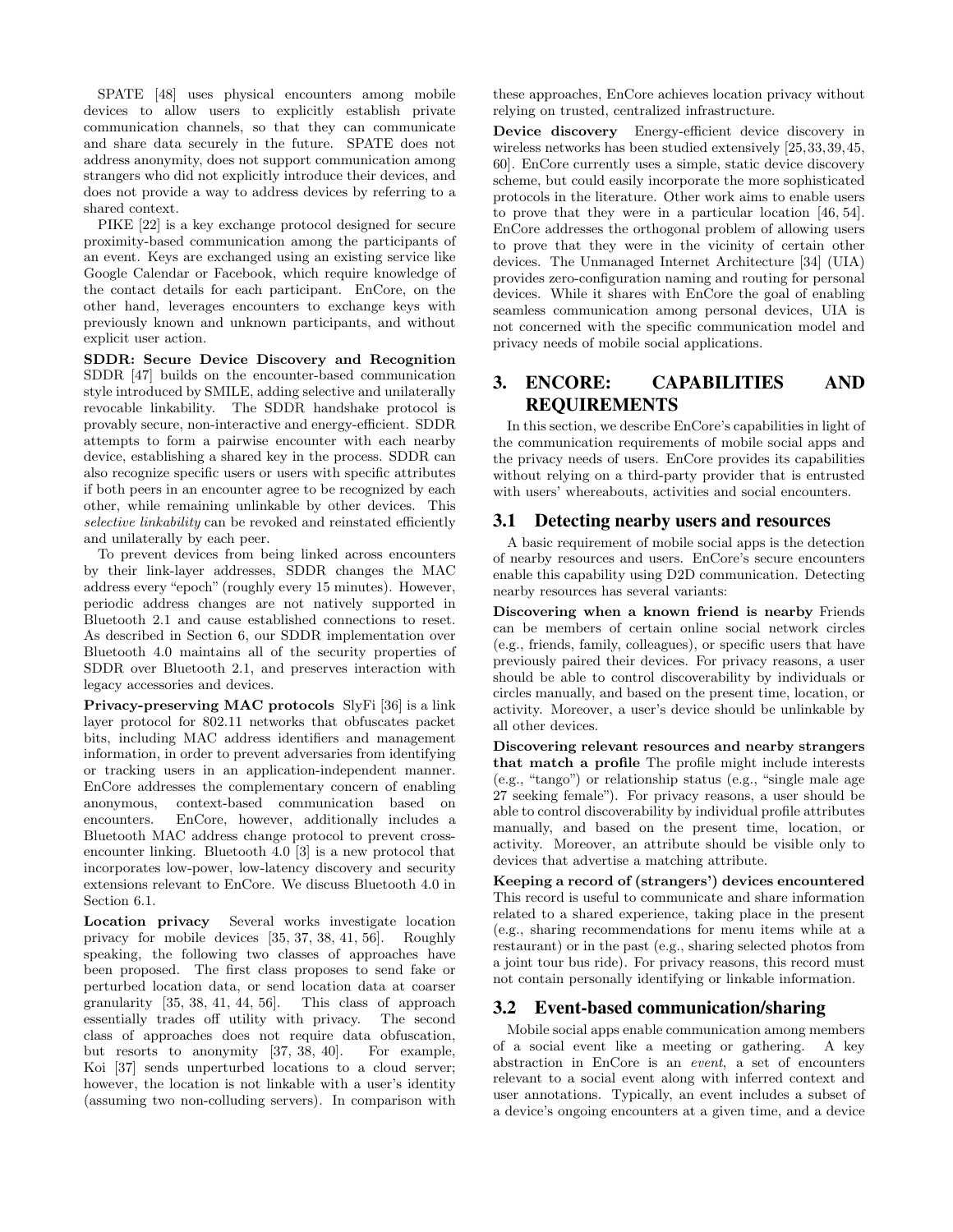may be part of multiple concurrent events. For instance, while at a restaurant, Alice's device may participate in a dinner event comprising encounters with each of the devices present at her dinner party. Concurrently, her device may be part of a restaurant event comprising encounters with other guests at the restaurant. Both events are socially meaningful, and may be used to share photos and notes about the dinner with her party, and menu suggestions with the other guests, respectively. Note that Alice's device may also encounter devices of people who pass by outside the restaurant, which are not part of any event.

EnCore is able to infer certain types of events automatically, and users can create named events manually by annotating specific encounters. Events occur naturally as users are presented with relevant encounter and context information. For instance, moviegoers at a theatre might wish to share movie recommendations on the spot, while participants of a sightseeing tour may wish to share selected photos and videos days later. Attendees at a conference might wish to virtually carry on a conversation started in the hallway, texting and sharing links long after the conference is over. Supporting events has the following requirements:

Ad hoc event creation The ability to set up an event without the inconvenience of having to pair mobile devices with every attendee or enumerating every attendee by their contact details. This capability lowers the bar for setting up communication and sharing related to an ad hoc event or meeting.

Event-based communication The ability to send, receive, share, organize and search information and contacts by referring to the time/location or name of the appropriate event. This capability makes it easy to communicate with people one has met on a particular occasion, without needing to remember everyone's name or contact details.

Furthermore, the platform must protect user's privacy and data confidentiality, leading to two additional requirements:

Privacy control To protect privacy, users must retain the option to participate in an event with full contact details, a permanent nickname ("Alice"), or under an unlinkable, one-time pseudonym. The former may be appropriate for a meeting with business partners at a conference, while the latter are appropriate for sharing content related to a shared activity with strangers.

Access control The ability to control access to the event is critical for private event-based communication. An event may be restricted to any subset of those physically present during a specific event, and may optionally include additional users who are invited by a member.

## <span id="page-3-0"></span>4. ENCORE DESIGN

In this section, we describe the services supported by the EnCore platform. Figure [1](#page-3-1) depicts the various components of the EnCore architecture. EnCore uses the SDDR protocol to form D2D encounters, and store these in the EnCore database. The Event Generator component groups, under user direction, related encounters into socially relevant named events, and stores these in the database. Users use applications to communicate with event peers. Depending on the event specification and the type of content shared, the Routing module decides how to forward event invitations, content and notifications to the members of an event. The information is sent using Conduits, which



<span id="page-3-1"></span>Figure 1: EnCore Architecture

rely on an existing communication, storage or OSN service to effect communication. Applications usually default to specific conduits for particular event and data types, e.g., Dropbox for video sharing. Before describing each of these components, we discuss EnCore's security properties and threat model.

## 4.1 EnCore security properties

## *4.1.1 Threat model*

We assume that a subset of devices is controlled by attackers who participate in the EnCore protocol as peers and may also collude. Also, attackers can observe network communication and data stored in the Cloud. However, attackers cannot decrypt content without knowledge of the encryption key or invert cryptographic hashes. Furthermore, we assume that user devices are not compromised, i.e., attackers cannot learn honest users' private keys or the shared keys associated with encounters or events in which no attacker was a participant. Finally, honest users do not share event keys with non-members (users not part of an event).

We assume that user devices, including the operating system and any applications the user chooses to run, do not divulge information identifying or linking the device or user through EnCore conduits or other communication channels. (The EnCore protocols themselves do not leak identifiable information, down to the MAC layer.) Finally, we rule out radio fingerprinting attacks, which can identify a device by its unique RF signature [\[26\]](#page-12-21). Such attacks require sophisticated, non-standard signal capture hardware, and are outside our threat model.

## *4.1.2 Security properties*

Under the assumptions stated above, EnCore provides the following security properties:

Bluetooth device unlinkability Attackers cannot track a legitimate user's device across Bluetooth radio contacts, unless the user's device remains in Bluetooth contact with some attacker's device for a continuous period that is never interrupted by more than two SDDR epoch changes.<sup>1</sup>

Encounter unlinkability/selective linkability Attackers cannot link different encounters with a user's

<sup>1</sup>Device unlinkability for Wi-Fi can be achieved using existing work like SlyFi [\[36\]](#page-12-8)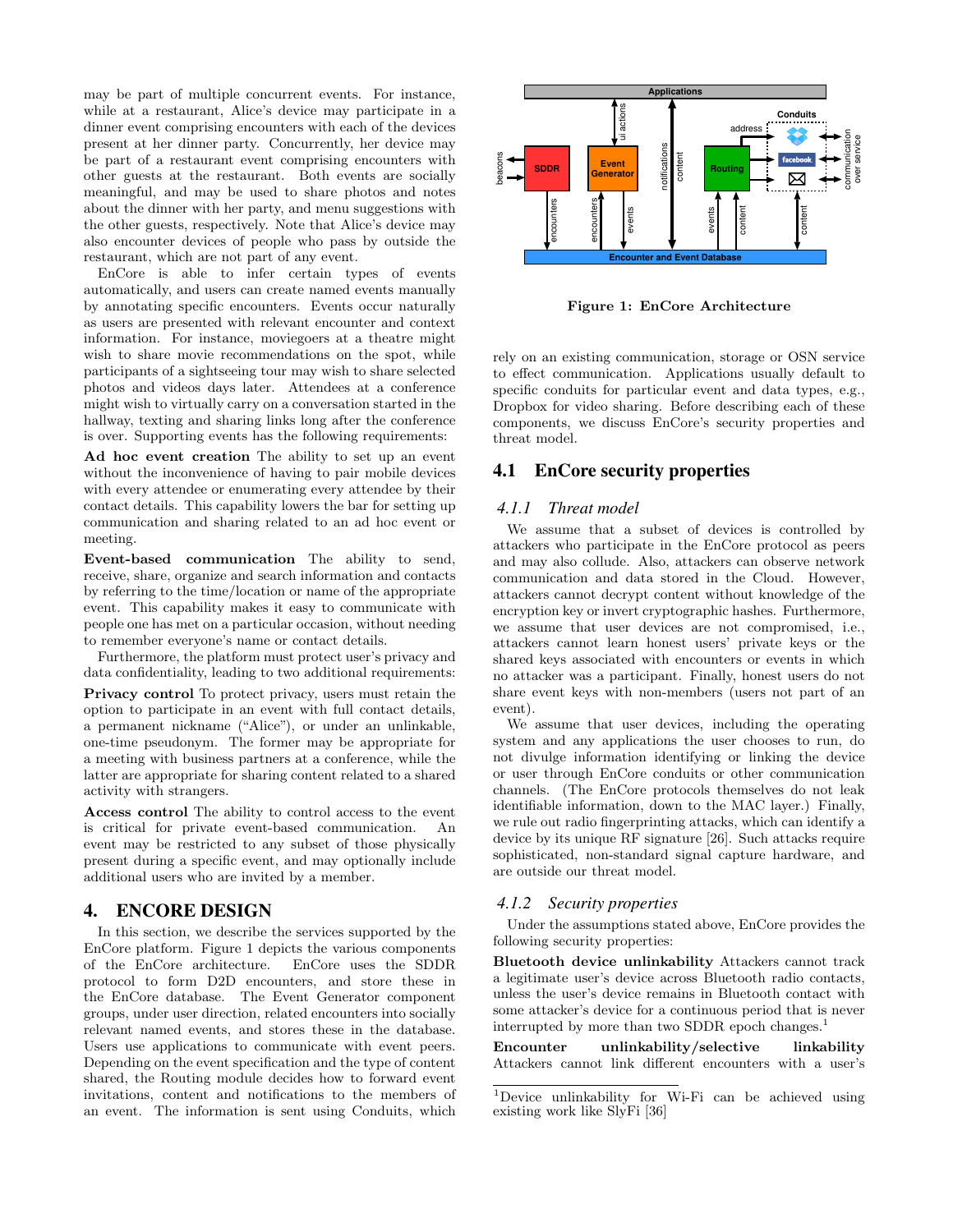device, unless the user has explicitly linked their device with an attacker's device and has not revoked the link.

Communication unlinkability Attackers cannot link communication or posts by a legitimate user in different events, unless the user has explicitly included identifying information, such as a nickname, in the posts.

Anonymity Attackers cannot learn the identity of a legitimate user or user's device with whom they share an event, unless the user explicitly reveals this identity.

Confidentiality Attackers cannot learn the communication content of events in which no attacker participates.

Authenticity Users can verify that the communication or content received in an event originates from a member.

We highlight that EnCore's threat model and security properties are mostly inherited from SDDR [\[47\]](#page-12-4). In principle, one could use a different platform, such as SMILE [\[49\]](#page-12-1) or SmokeScreen [\[29\]](#page-12-0) to support EnCore's functionality. Minimally, EnCore expects the underlying platform to discover nearby devices, form encounters and provide pairwise shared keys with them. SDDR additionally provides selective linkability and revocation, as well as Bluetooth unlinkability.

## 4.2 Encounters

EnCore uses a modified version of the SDDR [\[47\]](#page-12-4) protocol for device discovery and for forming D2D encounters. Below we give a brief overview of how SDDR forms encounters and provides selective linkability. Further details, including SDDR's security guarantees and scalability, are available in [\[47\]](#page-12-4).

Each device periodically performs a discovery (also known as an inquiry) to identify all nearby devices, collecting their MAC addresses and beacon messages in the process. Every device is also always discoverable, responding to incoming inquiry messages with information on how the discoverer can establish a connection (e.g., MAC address) and an additional payload, referred to as the beacon. This response is sent by the Bluetooth controller autonomously without requiring the attention of the main processor. Therefore, devices must only wake up to perform an inquiry. Otherwise, while simply discoverable, only the Bluetooth controller must be active, allowing the rest of the system to remain in a suspended state (consuming almost no energy).

Once SDDR receives the beacon(s), it forms an encounter with the remote device and computes a shared key. The beacon contains a Diffie-Hellman (DH) [\[31\]](#page-12-22) public key which is used to compute this shared key.

While processing the beacon, SDDR additionally checks if the device belongs to a known, selectively linkable user. To support this, the beacon also includes a Bloom filter, which represents a set of salted hashes of secrets shared with the devices of linkable users. Two linkable devices advertise the same set member, which guarantees a match in the Bloom filters. The Bloom filters are padded to achieve a uniform load. Moreover, the salt is changed in every successive inquiry, which makes the probability of false positives quickly approach zero with each additional round in which the Bloom filters match. To a third (unlinked) device, on the other hand, the Bloom filters look like randomly changing sets of bits.

SDDR divides time into epochs (typically fifteen minutes long), during which the MAC address and DH public/private key pair remain constant. This allows the devices to track each other during an epoch, but remain unlinkable across epochs.

The original SDDR implementation used Bluetooth 2.1 to provide an efficient discovery and encounter formation implementation. Specifically, it encoded the beacons in the additional 240 bytes that the Bluetooth 2.1 Extended Inquiry Response (EIR) feature allows a device to include as part of the inquiry response. However, Bluetooth 2.1 does not support changing MAC addresses, which is required by SDDR; otherwise, users could simply be tracked by their MAC addresses regardless of the privacy provided by SDDR. As a result, the original SDDR implementation reset the Bluetooth controller with a new MAC address every epoch, every fifteen minutes or so. While this provided the necessary security guarantees, it also rendered the device unable to maintain long-term connections with other paired accessories such as headsets.

For use in EnCore, we migrated SDDR to Bluetooth 4.0, which provides native support for randomized, ephemeral MAC addresses. This feature enables EnCore to maintain compatibility with legacy accessories. However, the communication model supported by Bluetooth 4.0 is different from Bluetooth 2.1, necessitating an entirely new wire protocol and FEC-based message encoding scheme. Our design and implementation of SDDR over Bluetooth 4.0 is described in Section [6.](#page-7-0)

## <span id="page-4-0"></span>4.3 Events

Events are socially meaningful sets of encounters. The Event Generator creates events by selecting encounters that are taking (or took) place concurrently and form a social event meaningful to users. There are two methods for generating events: relying on explicit user input from the Context application, or using existing user annotations (e.g., the user's calendar entries). Once an event is created, the generator, using suitable conduits (Section [4.4\)](#page-5-1), sends an invitation to all participating encounter peers, containing an event ID and a shared event key, which can be used for communication among event members. For privacy reasons, users are required to explicitly invite others for events inferred from their private calendar entries.

EnCore provides several methods by which users can create events: For small meetings, all participants tend to interact in close proximity with one another, and thus all devices form encounters with each other. Users can manually select appropriate encounters, using cues such as whether an encounter corresponds to a known user, or a received signal strength indicator (RSSI), which helps to distinguish between nearby and distant users.

For larger events and future events, it is inconvenient or impossible for one user to select all participants from the set of encounters they observe at the time of event creation. If the event is managed, and has a list of attendees, it is possible to bootstrap the EnCore event similar to PIKE [\[22\]](#page-11-20), using Facebook or another existing registration system. However, unlike PIKE, EnCore can also handle ad hoc events. For these events, the event creator can specify a time period and geographic area, such that any devices within the specified space-time region is automatically invited to the event. This can be implemented by having each event member forward invitations over their encounters that meet the spatial and temporal constraints.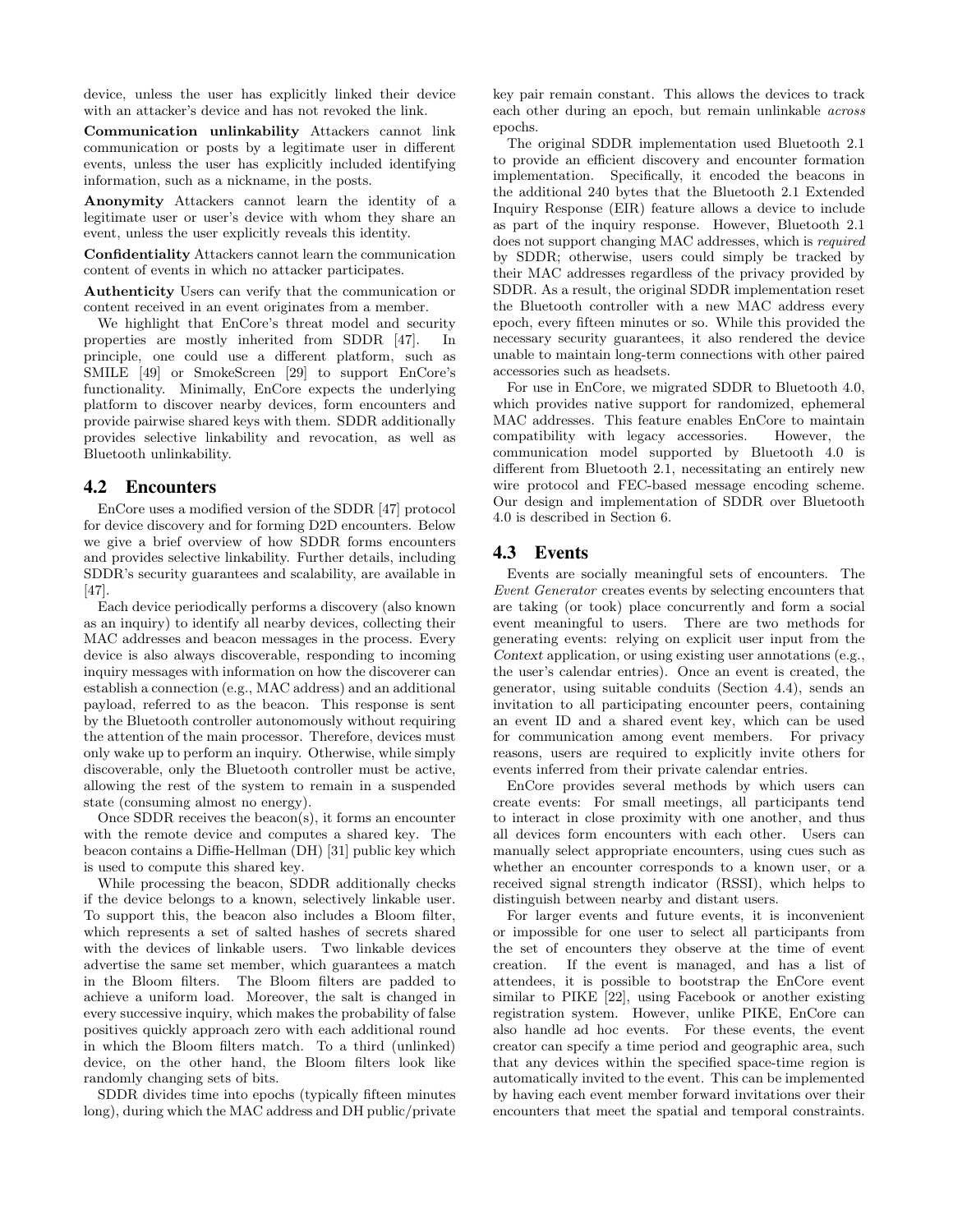Evaluating such policies in a large scale deployment is part of ongoing work.

In designing EnCore, we chose not to use protocol means to disambiguate multiple EnCore events that correspond to the same social event. Thus, users are free to create multiple EnCore events for the same social event, or (somewhat more commonly for large events), a few users may end up creating their own EnCore event corresponding to the same social event. Our experience is that event peers themselves resolve this ambiguity by gravitating to one event, abandoning the others without requiring an arbitration protocol. (This was observed in our deployment as well, see section [7.2\)](#page-8-1). Of course, applications atop EnCore may choose to provide their own arbitration protocol.

## <span id="page-5-1"></span>4.4 Communication

All application-level communication in EnCore occurs among the members of an event. Two types of components within EnCore are responsible for communication, *Conduits* and the Router.

Conduits are adapters to existing communication, storage and online social network services, and are used to convey information between event participants. Conduits accept messages or content and, depending on the type of conduit, either a list of encounter IDs (the communication endpoints for pairwise message transport) or an event ID (the rendezvous point for group communication and sharing). They convert the encounter IDs or event ID into addresses or names used by the underlying communication, storage, or OSN service that the conduit relies on. To provide secure communication among the members of an event, conduits normally encrypt the communication using either the shared encounter key(s) established during the handshake protocols, or the shared event key distributed during the event creation.

The Router component decides, based on the event specification and the type of information shared, how information is forwarded among event members. Three types of information are routed: event invitations, content, and notifications. If the conduit used for the event and information type supports multicast or shared storage, then the router delivers the information in one step, using the event ID as an address and the event key to encrypt. If the conduit supports pairwise communication, then the router sends the information to each member with which the local device shares an encounter, using the encounter IDs as addresses and the associated shared keys to encrypt. If not all pairs of event members share an encounter, then the routers on each member device forward the information to all of their local encounter peers that meet the event membership specification and have not already received it.

#### 4.5 Security guarantees

Building EnCore on SDDR guarantees the security properties related to unlinkability. Since SDDR requires periodic MAC address changes, devices are not linkable at the Bluetooth layer unless the tracking device is present whenever the SDDR device changes addresses. Similarly, since SDDR ensures that the advertisements do not carry identifying information (except to linked users), devices remain unlinkable. The confidentiality and authenticity guarantees are provided by ensuring that all communication is encrypted and protected by a message authentication



<span id="page-5-2"></span>Figure 2: Context Timeline view (User names were changed for privacy)

code, using either an event key or an encounter key. Since only encounter or event peers possess the same shared keys, this ensures both confidentiality (event peers can decrypt) and authenticity (only encounter or event peers can post).

## <span id="page-5-0"></span>5. USING EVENTS WITH CONTEXT

We have developed an Android application called Context over EnCore. Context maintains a private record of the user's activities and social encounters, and allows users to communicate, share, collaborate, organize and search information and contacts using events. The design of Context was shaped significantly by user feedback during a series of testbed deployments within our institute community between September, 2012 and September, 2013

Even though Context still lacks the feature wealth, sleekness and visual polish of a commercial product, users in our institute-internal deployment have generally found Context useful, and have come up with creative uses for its capabilities. We provide quantitative details of Context's usage in our deployment in Section [7.2,](#page-8-1) as well as qualitative user feedback in Section [8.1.](#page-10-1) In the rest of this section, we briefly describe the main functions provided by Context and their value to the user: browsing the user's timeline and identifying socially relevant encounters, managing events, posting and receiving information, and managing user linkability.

#### 5.1 Browsing the timeline

Figure [2](#page-5-2) shows a screenshot of Context's timeline view for a hypothetical user Bob. Bob can navigate this view by scrolling, zooming or searching by keyword or date.

The timeline view shows encounters, events and calendar entries as horizontal bars spanning time intervals. For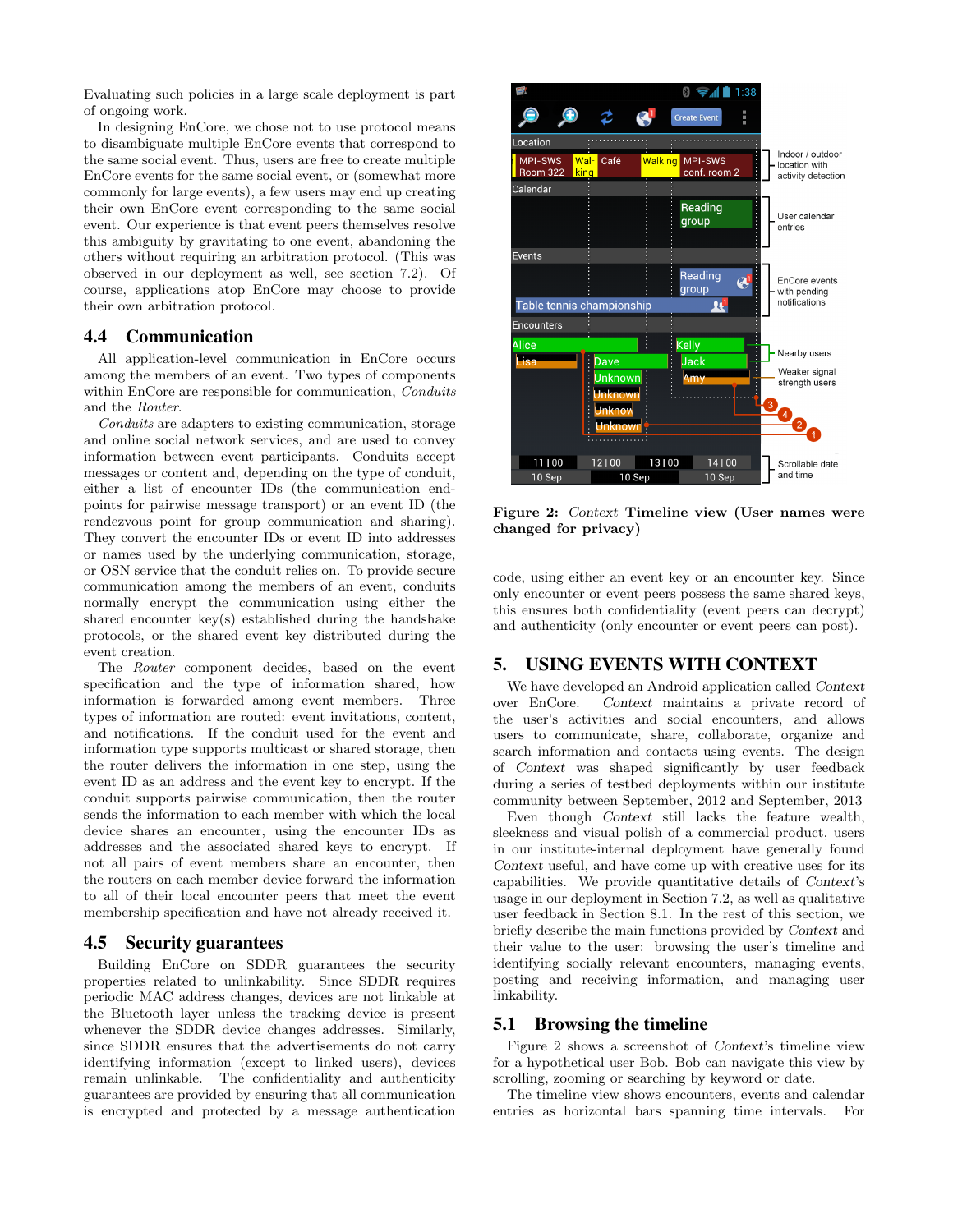linked encounters, the peer's name is displayed. Anonymous encounters show "Unknown" as the peer name. The height and color of the encounter bar indicates signal strength and is a rough proxy for proximity. This view scrapes the user's calendar and displays previously scheduled entries. Any EnCore events are displayed in the events area. Events are marked with pending invitations or notifications (if any).

Selecting any UI element reveals more information about, and shows a menu of possible actions on, the element. For example, selecting an event highlights the participating encounters, allows the user to inspect or edit the event's metadata, invite more participants, or launch an application to browse the event's content. Selecting a location switches to a map-based view.

This simple linear view provides remarkable functionality: For instance, as shown by (1) on the Figure, by navigating back to this view, Bob can remind himself that he was with Alice at the table tennis championship before lunch on September 10, and eventually they walked to lunch together. The events pane shows that Bob was invited to the associated event and has a pending notification.

The rectangles (2) and (3) show how social events, both scheduled and impromptu, naturally line up vertically along the timeline. (2) shows that Dave joined Bob and Alice for lunch, and that there was someone else (unknown with high signal strength) nearby. This may be a sufficient hint for Bob to recall that Dave was with his guest at lunch. There were other lower signal strength encounters with unlinked users at lunch. Similarly, (3) shows a scheduled event, the Reading Group, that has a calendar entry and an associated EnCore event. Once again the vertical alignment of the high signal strength encounters with Kelly and Jack serve as reminder that they were at the reading group meeting. The encounter with Amy has low signal strength and likely is an artifact of her being in a nearby room but not at the reading group meeting.

#### 5.2 Creating events

Users create events by touching the "Create Event" button and selecting a set of encounters to be included. If the event was previously scheduled in the calendar, its metadata (name, duration) is automatically imported; otherwise, the user can adjust the default duration inferred from the selected encounters, enter a name for the event, and optionally add the event to the calendar. Once the user confirms, the event is created and invitations are sent to the selected encounters. To support events where some of the users are not physically present (e.g. users attending an event virtually), event members can additionally invite any of their past encounters or known contacts to the event.

For more complex events or future events, the user can specify temporal and spatial (e.g., within the current building) constraints for included encounters. Future and transitive encounters that meet these constraints are invited automatically.

By default, the appropriate conduit to implement an event is chosen automatically. When all participants are linked encounters who provide Facebook account details (as is the case in our deployment at users' request), then a conduit is chosen that maps the event to a private Facebook event. Otherwise, a conduit is chosen that maps the event to a folder in Dropbox. The Dropbox conduit supports anonymous participants and provides the same basic sharing functionality, albeit without the integration and the sophisticated event presentation of Facebook.

These facilities make it easy to set up communication and sharing among a socially meaningful group of users in an ad hoc fashion. The event creator does not require contact details of the participants, and can include anonymous users via unlinked encounters.

## 5.3 Posting information

Context appears as a choice in Android's Share menu.<sup>2</sup> Therefore, any type of content can be selected (e.g., pictures and videos from the Android gallery, audio from a recording app, pin drops from a map app, text from a notes app) and shared via Context. Within Context, the user simply touches an event in which the content is to be posted.

As a convenient shortcut, users can post information directly from within Context and select encounters with whom the information should be shared, without creating an event. Internally, Context creates an event with default metadata to handle the posted information.

These facilities make it very convenient to send messages and share content with nearby or previously encountered users.

## 5.4 Receiving information

Notifications about incoming messages, posts or pending event invitations are shown as icons with red flags on the corresponding event, or on an encounter in the case of a message sent directly to an encounter. For instance, in Figure [2,](#page-5-2) there is a new post in the "Reading group" event, and a pending invitation to the "Table tennis championship" event. Notifications are also summarized in the notification center shown as an earth icon at the top of the screen. Touching it will scroll to the nearest event or encounter with a pending notification. Preference settings allow users to suppress notifications by type or source.

To respond to an event invitation, the user touches the event, optionally views the event's metadata, and then accepts, declines or defers the invitation. To read incoming messages or posts, the user selects the relevant event or encounter. Touching an event launches an external application (e.g., Facebook) to show the latest post in the event.

These facilities enable users to prioritize, filter, browse and navigate incoming information according to its context: event, encounter, time and location.

#### 5.5 Controlling linkability

Context allows users to control the information revealed in an encounter in a variety of ways. The user can choose to reveal a linkable nickname or their real identity to selected peer devices. The linkable peers can be selected based on existing relationships in an online social network (e.g., Facebook) or a contact list, or by pairing devices individually. Moreover, linkability can be controlled based on the user's present location or time. For instance, users can choose to be linkable to colleagues only when in the office and not be linkable by anyone at certain times.

Recall that a Facebook private event is used by default for events among linkable encounters who provide Facebook

 $2^2$ Most Android content apps have a "Share" button, which opens a menu of applications through which the selected content can be shared.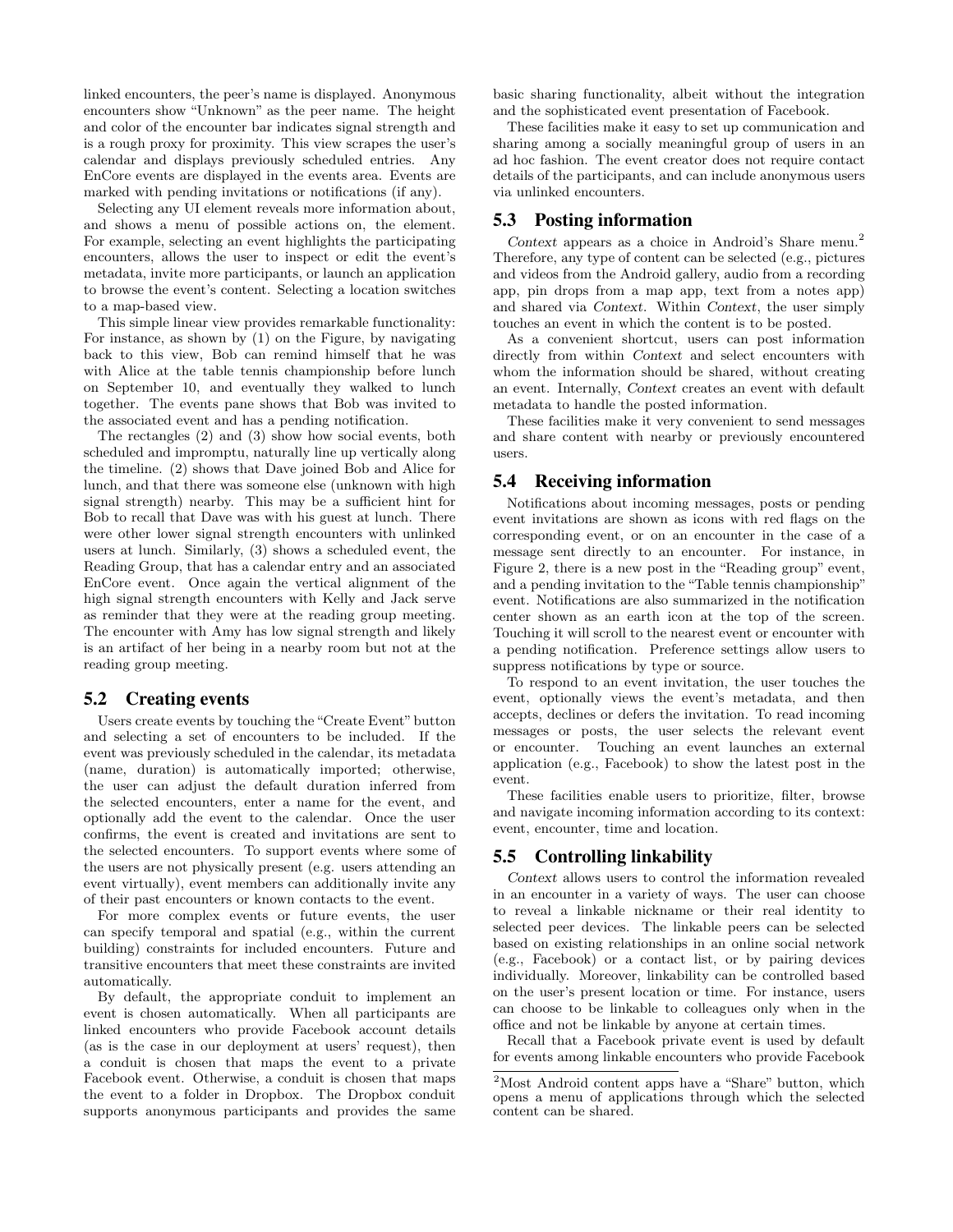details. User posts are linkable across such events. Users can use a separate Facebook account under a pseudonym for this purpose; in fact, all participants in our deployment use test accounts separate from their main Facebook account. To avoid linkability across events, the creator of an event can choose to use a Dropbox conduit instead, and users can decline invitations to Facebook-backed events if they so choose.

These facilities enable users to effectively control their privacy.

## <span id="page-7-0"></span>6. IMPLEMENTATION

In this section, we describe the implementation of EnCore and Context.

## <span id="page-7-1"></span>6.1 SDDR over Bluetooth 4.0

We have implemented a modified version of SDDR on the Android platform, using Bluetooth Low-Energy support instead of Bluetooth 2.1. We use Samsung Galaxy Nexus phones running Android 4.1.2 with the android-omap-tuna-3.0-jb-mr0 kernel. We modified this kernel by patching in Bluetooth 4.0 L2CAP communication support present in the Linux 3.7.7 kernel, as well as a power-related bug fix in the Bluetooth controller driver.

As described in [\[47\]](#page-12-4), in order to provide selective linkability, SDDR devices store an advertised set and a listen set, each containing linkability values (or link values); if a value in device A's advertised set exists within device B's listen set, then B can detect A. Upon detection by the underlying radio, the SDDR protocol exchanges a beacon message containing a Diffie-Hellman (DH) [\[31\]](#page-12-22) public key, and a set digest structure containing salted hashes of the advertised set values. Upon receiving a beacon from a remote device, an SDDR peer computes a shared DH key and checks to see if elements of its listen set are found in the newly advertised set.

The EnCore implementation of SDDR utilizes the broadcast feature of Bluetooth 4.0. Bluetooth 4.0 introduces new roles for devices, two of which are advertisers and scanners. Advertisers periodically broadcast small messages, containing a 31-byte payload, to nearby scanners who listen for messages. Unlike the exclusively pairwise communication in Bluetooth 2.1, advertisers in Bluetooth 4.0 can broadcast their messages to all nearby devices [\[3\]](#page-11-21).

SDDR exchanges a beacon, consisting of a 192-bit DH public key and a Bloom filter containing the link values present in the advertised set; however, this beacon cannot fit into the 31-byte limit of Bluetooth 4.0 advertisement messages. Instead, we model the advertisement channel as a packet-erasure channel, i.e., packets are either received correctly or not at all, and send the beacon message, in segments, encoded using Reed-Solomon (RS) coding [\[53\]](#page-13-6). RS codes are optimal erasure-correction codes, meaning the receiver can reconstruct the original K data symbols after receiving any  $K$  of  $N$  total symbols.

Figure [3](#page-7-2) illustrates our method for generating advertisements from the beacon information. Each advertisement contains an index to identify the RS and Bloom filter segments. We divide both the public key and the Bloom filter into segments, with each advertisement containing a single RS and Bloom filter segment. In order to produce the RS-coded segments, the coding matrix (in the form of a Vandermonde identity matrix [\[51\]](#page-13-7)) is



<span id="page-7-2"></span>Figure 3: SDDR-4 beacon constructed from RS coded DH public key and Bloom filter segments

multiplied by the vector containing all segments of the public key. Note that the Bloom filter segments do not require forward error correction since if the receiver misses an advertisement, it can simply replace the segment with all 1's in the reconstructed Bloom filter. As more advertisements arrive, the effective false positive rate of the Bloom filter decreases.

The discovery protocol runs periodically (roughly every 15 seconds), acting as both an advertiser and scanner. Using the public key and Bloom filter generated at the start of each epoch, the device computes and starts to broadcast the next advertisement (according to the current index). Devices also scan to capture broadcasts from nearby devices, and report the set of discovered devices to the higher EnCore layers.

Once enough advertisements are received, the handshake protocol attempts to decode the remote device's public key and compute the shared key. Once decoded, the public key is used to query the Bloom filter (which may only be partially received) for all link values in the local listen set; as new Bloom filter fragments are received, the result converges to the true intersection as the number of false positives decreases.

#### 6.2 Conduits and router

EnCore currently supports the following conduits:

SMTP conduit The SMTP conduit allows users to securely exchange e-mails with the participants of an event. The SMTP conduit allows any email client on the device to send a message to the email addresses associated with one or more encounter peers. If an encounter is linkable and has an associated email address, the message is simply sent to that address. If the encounter is unlinkable, then a onetime email address is derived from the encounter ID, and the message is sent to that address. The current implementation uses mailinator.com [\[12\]](#page-11-22) for this purpose, which does not require user registrations and creates mailboxes on-the-fly as mail arrives for an address. The mail is public for all who can guess an email address, but this does not affect confidentiality since all EnCore mail is encrypted using an encounter or event key. The Mailinator conduit is limited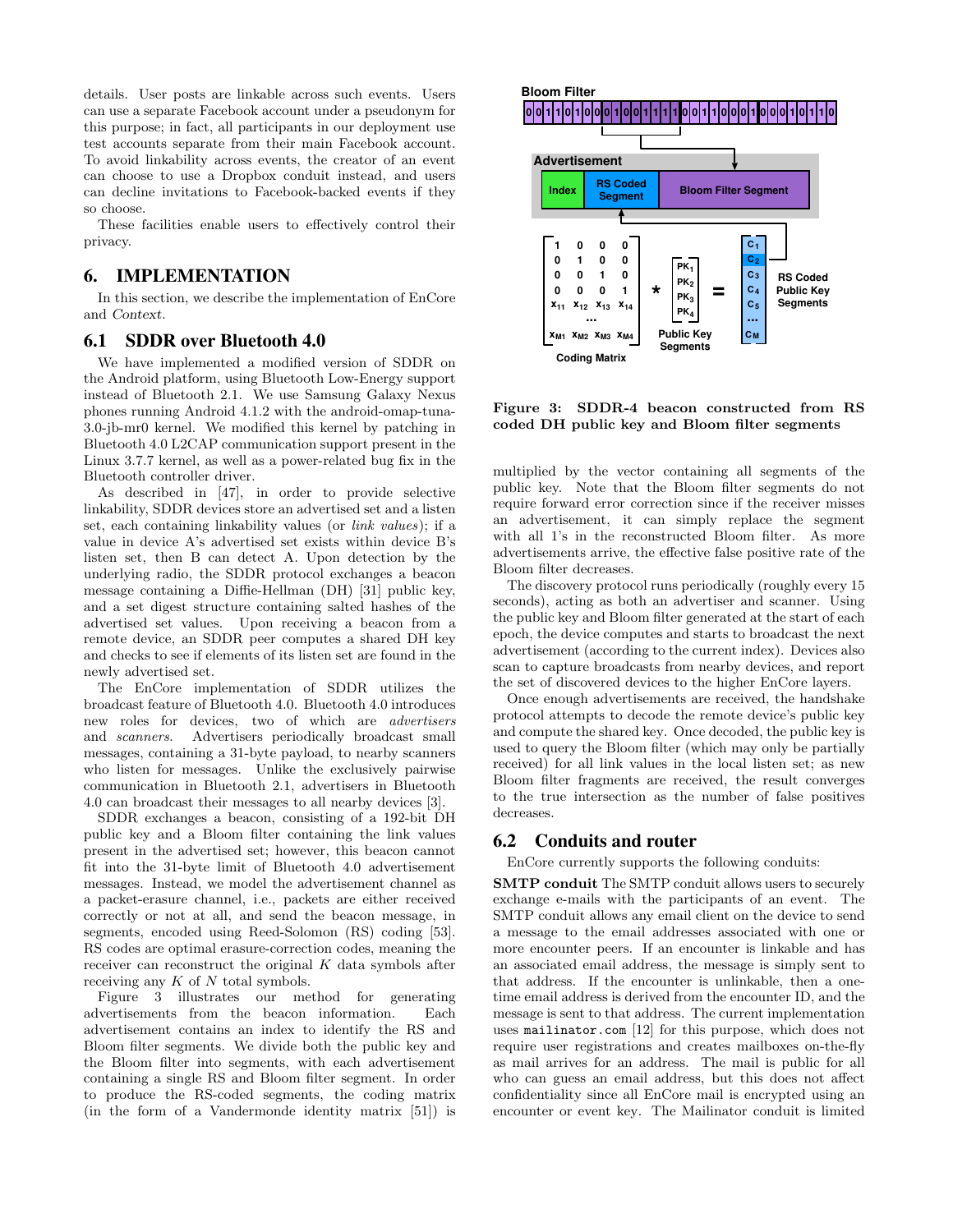by the the fact that Mailinator caches messages only for a few hours, and applications need to periodically resend messages to ensure persistence. Alternatively, one could easily setup a similar one time email system that does not delete messages.<sup>3</sup>

Dropbox conduit The Dropbox conduit converts an event ID into a folder name on Dropbox, and stores all content posted to the event into that folder, encrypted with the shared event key.

Facebook conduit This conduit associates an EnCore event with a private Facebook event. It requires that all participants in the event are linkable and provide details for a Facebook account. The event's participants appear in the Facebook event with the identity of the account they provided. Textual posts, comments, likes and photos are posted in the Facebook event in cleartext, to maintain the flexibility and convenience of the Facebook interface.<sup>4</sup> However, video and audio recording posted to the event are uploaded using the Dropbox conduit (encrypted with the shared event key), and a URL to that content is posted in the Facebook event.

Using Facebook allowed us to leverage the familiarity of users with its app. The Facebook conduit cannot support unlinkable users, which was irrelevant in our deployment. As part of ongoing work, we plan to recreate similar functionality within Context with the ability to create events amongst unlinkable users.

Router The current router implementation is limited to forwarding information within events in which all members share pairwise encounters. We are in the process of adding transitive forwarding. There has not been much demand for this feature so far, due to the relatively small size of our deployment and the types of events users have requested.

## <span id="page-8-0"></span>7. EVALUATION

We have evaluated EnCore using microbenchmarks of CPU usage and power consumption, and also via a series of user studies. All of our experiments used Samsung Galaxy Nexus devices, containing a 1.2 GHz dual-core ARM Cortex-A9 processor. We begin with a description of the microbenchmarks, and conclude with results from our latest user study.

#### 7.1 Microbenchmarks

Protocol computation time We have measured the SDDR-4 handshake protocol computation time while varying the number of link values in the listen and advertised sets. We compare execution time to an implementation [\[30\]](#page-12-23) of the JL10 scheme [\[43\]](#page-12-24) for Private Set Intersection (PSI). Results are similar to the original SDDR protocol: For all set sizes, SDDR-4 executes over three orders of magnitude faster than standard PSI.

Energy consumption EnCore runs the SDDR protocol permanently in the background on a mobile device, and therefore power considerations have informed considerable parts of its design. We have collected extensive power

| Operation      | Avg. Power<br>(mW) | Energy<br>(mWs) | When          |
|----------------|--------------------|-----------------|---------------|
| Idle           | 1.73               |                 |               |
| Suspend/Wakeup | 205.94             | 263.74          |               |
| Bluetooth 2.1  |                    |                 |               |
| Inquiry Scan   | 140.46             | 1698.36         | Every 30s     |
| Name Request   | 144.97             | 96.26           |               |
| SDDR-4         |                    |                 |               |
| Discovery      | 236.48             | 752.67          | Every $13.5s$ |
| Advertisement  | 107.22             | 0.58            | Every 700ms   |

<span id="page-8-2"></span>Table 1: Power consumption for Bluetooth 2.1 and SDDR-4 operations. Entries without a value do not have well-defined durations.

traces of different parts of the EnCore protocol using the BattOr [\[55\]](#page-13-8) power monitor. The BattOr samples the voltage and current across the battery terminals at a rate of 1 kHz, and makes this data available via (its own) USB connection. We collected this data for the SDDR-4 protocol variant, as described in Section [6.1.](#page-7-1) Detailed energy results for the original SDDR protocol can be found in [\[47\]](#page-12-4).

Table [1](#page-8-2) summarizes the energy consumed and the average power required for each of the different SDDR operations. The idle power consumption while the device is in airplane mode (no radios are enabled) is a negligible 1.73 mW. Since discoveries continually take place in our protocol, we include the power and energy consumption from suspending and waking up the device. As a point of comparison, we have included energy consumed by Bluetooth 2.1 inquiry scans and name requests.

Discoveries are the most expensive operations within SDDR, in part due to the overhead of suspending and waking up the device; for BT 4.0, this overhead makes up <sup>∼</sup>35% of the energy consumption. BT 4.0 advertisements consume very little energy (< 1mWs), since only the Bluetooth controller (and not the main processor) must run; in addition, the broadcast takes place within a few milliseconds. Overall, the power consumption of SDDR-4 within EnCore is negligible, dominated by the overheads of standard Android services like activity detection and location determination (GPS). Power consumption increases by one order of magnitude once the screen is powered on and the user interacts with Context. Even with all features enabled continuously and users performing their normal activities, no user within our deployment had a device run out of battery mid-day during the testing period.

#### <span id="page-8-1"></span>7.2 Live deployment

Our latest EnCore field deployment began on September 9, 2013, with 35 volunteers in the Saarbrücken office of MPI-SWS. The participants were staff members and researchers, and were informed about the purpose of the experiment and what data would be collected. Most of the participants (32 out of 35) were not directly involved in the project.

Deployment setup We provided each participant with a Galaxy Nexus phone running EnCore with Context and the Facebook app. All phones were configured with the account details of a different Facebook test account with a pseudonym. At users' request all phones were selectively linked with each other by default. Users were able to change the linkability settings, configure their personal calendars for display in Context, and change the pseudonym to their real name if they wished to do so (30 of the 35 users did). None

<sup>3</sup>We implemented such a system and used it during one of our initial deployments.

<sup>4</sup>Note that Facebook has access to cleartext posts; this can be avoided by using the Dropbox conduit or a private OSN platform like Persona [\[23\]](#page-11-23) to share all information.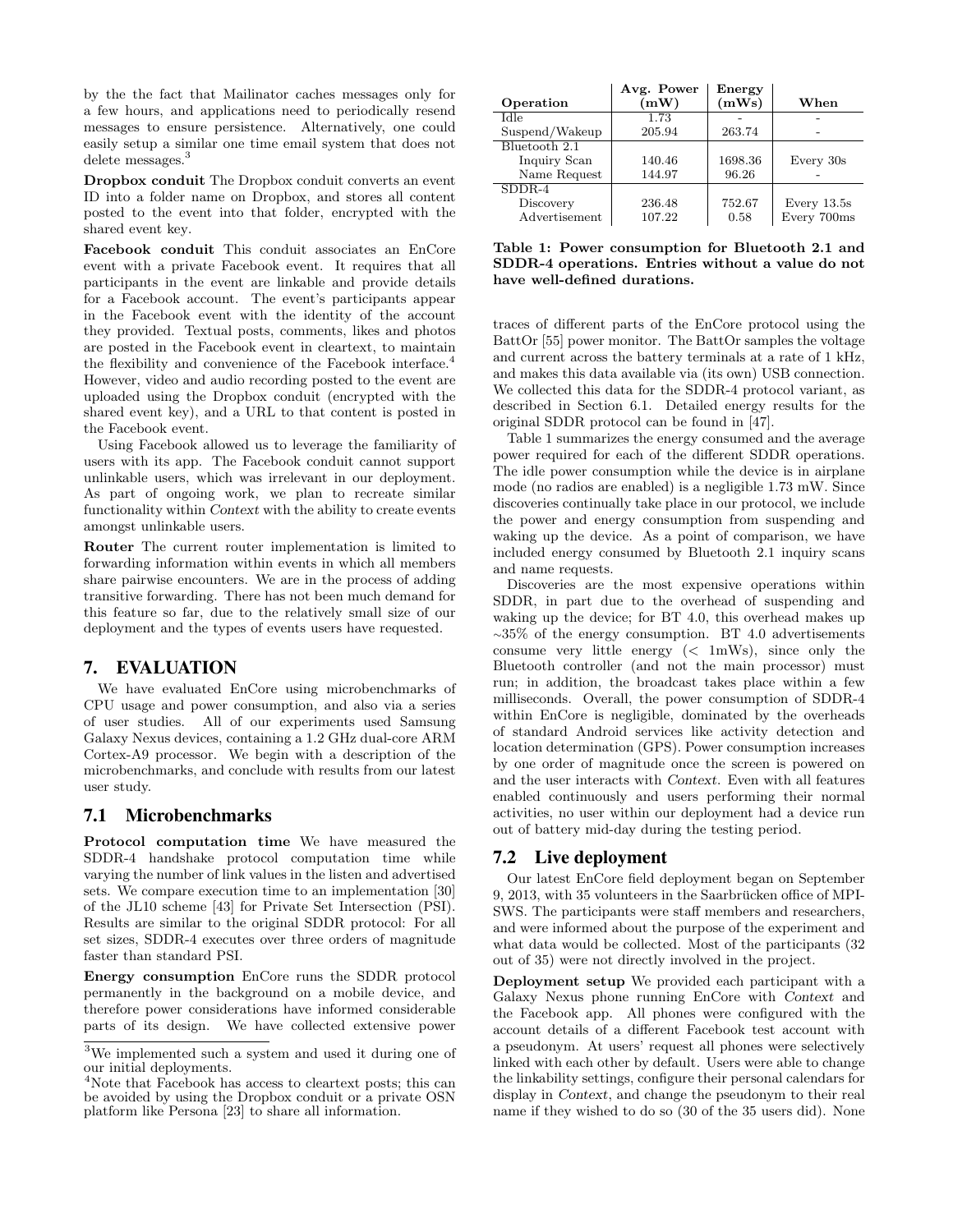

<span id="page-9-0"></span>Figure 4: Types of events and posts



<span id="page-9-1"></span>Figure 5: Timelines of five actual events. Each point shows the type of activity performed along with the time elapsed since the specified start time of the event

of the users modified the default linkability setting (i.e., link with all other users). This is not surprising since the deployment was carried out among mutually trusting users and linkability was limited to experimental devices only.

We requested users to carry the device, and encouraged them to use Context to create events, communicate and share content as they saw fit. On September 16, we installed an audio recording and a note taking application on each of the devices because several users requested it, in addition to the default camera, gallery, calendar and map applications already available on each device.

The phones ran EnCore, using the SDDR-4 protocol. The phones executed discoveries every 13.5 seconds and changed MAC addresses every 15 minutes.

Statistics from the deployment After the the first two weeks of the deployment, we collected statistics for all the events created, which we present below. The users' activity level was roughly bimodal. 17 users created fewer than three events and made fewer than five posts, while 18 users exceeded these numbers. Among the users not related to the project, the maximum number of events created by a single user was 12 (median 3) and the maximum number of posts created by a single user were 30 (median 4).

Event usage After removing from consideration a number of events that had been created by project members for demonstration purposes, a total of 128 events remain. We have divided these events into three categories based on their names: research meetings (16%), social events (48%), and unknown (36%). We classified an event as unknown if its purpose was not obvious from its name. Figure [4](#page-9-0) shows



<span id="page-9-2"></span>Figure 6: Distribution of event size



<span id="page-9-3"></span>Figure 7: Distribution of conversation durations

the distribution of event types and Figure [5](#page-9-1) presents the timelines of a selection of five actual events created during the deployment.

Based on informal feedback from users and our own observations, there was an interesting mix of expected and creative uses of events. Events were created for research gatherings, such as meetings, reading groups, etc., and used to exchange meeting notes, audio recordings, followup comments and links to related papers. The 'research meeting' and the 'reading group' events in Figure [5](#page-9-1) show the activity timelines of two events in this category. Also, as seen in Figure [6,](#page-9-2) these events tend to contain a moderate number of participants, which is what we commonly observe for project/group meetings and reading groups in our institute.

Almost half of the events were created for social or informal gatherings, such as lunches, coffee breaks, sports activities, bus rides, karaoke events, etc., and used to share photos, videos and comments during and after the event. The 'karaoke', 'playing guitar' and 'lunch' events in Figure [5](#page-9-1) are typical examples. With the 'karaoke' event we also observed an instance of users resolving multiple EnCore events created for the same social event by gravitating to one event (see Section [4.3\)](#page-4-0). We observed that users stopped posting to one of the two events created for karaoke and continued their interactions on the other. Some creative uses include creating events to invite nearby people for coffee breaks, or to inform nearby people about leftover party food using a picture of the food. The number of members in social events ranges from 2 to 20 users (median 3), which is expected given the size of our deployment (Figure [6\)](#page-9-2).

Figure [5](#page-9-1) also highlights that events can be created after the associated event has ended, and that conversations tend to extend beyond the event duration. The former can be observed for the 'Lunch' event by comparing the time when the EnCore event was created (circular dot with an arrow) and the timespan of the actual social event (the first horizontal bar from the top for each event).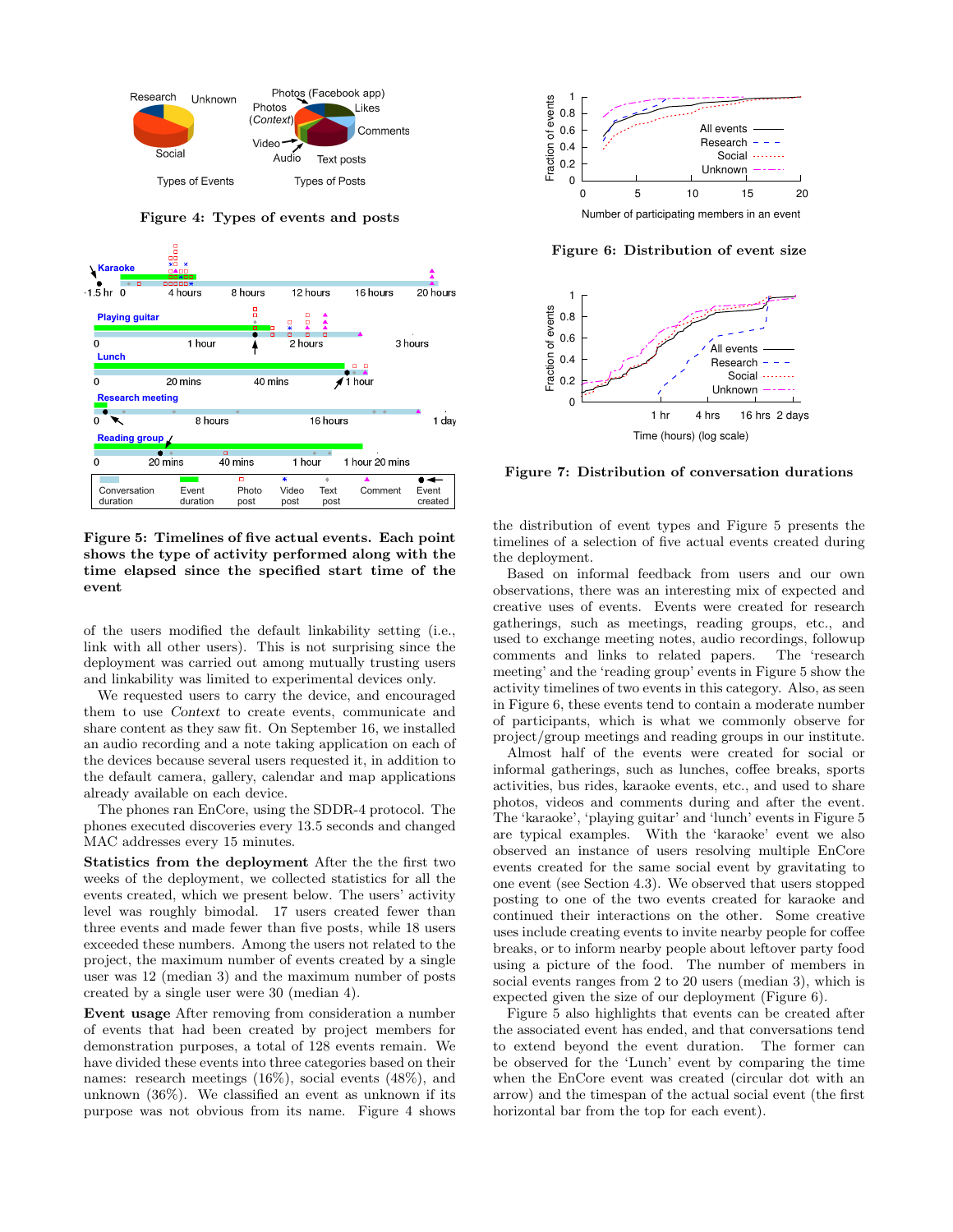Figure [7](#page-9-3) shows the distribution of conversation durations for different types of events. Even though most of the events did not have conversations longer than five hours, there were cases where users referred back to events they had attended in the past and posted content to them long after the actual event had finished.

Figure [4](#page-9-0) shows the distribution of the types of posts within events. Note that the audio recording application was installed one week after the deployment had started; the proportion of audio posts might have been higher had it been installed from the beginning. A large portion of photos were uploaded directly from Context, rather than via the Facebook application, which suggests that users found it convenient to refer to an event directly from Context's timeline.

Summary EnCore and Context provide a basis for exploring secure ad hoc interactions. Both the analysis of data from the deployment and personal user feedback show that real users find the paradigm useful and found new ways to collaborate and share with colleagues using Context.

## <span id="page-10-0"></span>8. DISCUSSION

In this section, we describe the qualitative feedback we received from our users, and discuss the remaining risks and challenges.

## <span id="page-10-1"></span>8.1 Qualitative user feedback

Quantitative performance evaluations are often inadequate in capturing the utility of new functionality. User engagement can be an important metric, and here we describe the qualitative feedback we received from our users, both during and after the test deployments. At the end our our latest deployment, many of our users expressed an interest in using the system on a permanent basis once we have a version they can install on their primary devices. We believe this is encouraging since it shows that users (albeit highly technically proficient ones) find the system useful. In the rest of this section, we discuss features that users have requested. We believe feature requests are illuminating. While they obviously point out shortcomings in the existing system, they also point to innovation enabled by, and creative use of, EnCore's capabilities, some of which were not anticipated by the design team.

Support for sharing audio recordings and import/export of events to/from calendar was requested by users and rolled out during the last deployment. Various requests were related to encounter export, to make information about nearby users available to other applications. For instance, exporting a "Nearby" group into the Android address book, which includes the contact details of currently nearby users, if known.

Another feature requested was the ability to create ephemeral pseudonyms as a way to control linkability (in addition to the pairwise linkability offered by EnCore). These pseudonyms allow other users to link their encounters with a device under a pseudonym for a limited period and location (e.g., while attending a conference). Users can change (or remove) their pseudonym and can also choose to stop receiving messages addressed to a pseudonym anytime.

A frequently requested feature is the ability to browse the EnCore timeline, post content and manage events from a desktop computer. Users have also requested the option

to thread recurrent or related events, and view posts and comments within a thread in a linearized manner. Finally, users asked that Context suggest events and content to post, based on the users' history, preference, and current context. For instance, if Alice, Bob and Charlie have had frequent meetings recently, then Context could automatically suggest another instance of the event when it notices similar circumstances (encounters, location, time). These feature requests suggest that users find it useful to be able to explore an encounter timeline, coupled with the ability to create links, and to relate and recount events.

#### 8.2 Risks and challenges

User privacy and security has informed every step of EnCore's design. Unlike virtually all existing mobile social apps, EnCore does not require the user to reveal their sensitive context data, which often combines location, social contact and communication trace, to a provider. Moreover, EnCore prevents Bluetooth device tracking and provides strong security and privacy guarantees within its threat model. However, privacy risks and usability challenges remain.

EnCore database confidentiality The data logged by EnCore resides on the mobile device, and is susceptible to loss, theft, or subpoena. It is not clear what legal rights regarding privacy and self-incrimination, if any, users can assert with respect to data stored on their personal devices. Encrypting the EnCore database protects the data in the case of loss or theft, though it will not stop a court from compelling the user to provide the decryption keys. The risk can be somewhat reduced by configuring the database to store a limited history. Since the usefulness of encounter information likely diminishes over time, the resultant loss of functionality may be acceptable.

Private profile matching Linking encounters based on shared attributes is supported by EnCore, but currently not fully exported by Context. A challenge in this regard is how to prevent attacks where a malicious device advertises attributes in order to learn as many attributes of nearby users as possible. The problem can be partly mitigated by ignoring devices that advertise too many attributes or change their attributes too frequently, but a more general defense is hard, unless attributes can be certified by an external authority.

Reliably identifying socially relevant encounters Identifying relevant encounters (e.g., the participants of a shared event) was not a problem in our deployment. The fact that all participants revealed their name or a pseudonym while in the office, combined with the signal strength indication, proved sufficient.

However, identifying socially relevant encounters in a larger and denser environment with many unlinkable devices is an open challenge. For instance, it is important to reliably identify the attendees of a private, closed-door meeting that takes place in an office building with EnCore devices in adjacent rooms. We are currently experimenting with an audio-based confirmation protocol, where devices have to answer a (fast attenuating) challenge transmitted as an audio chirp, in order to identify devices in the same room. Another option would be to follow a non-interactive approach similar to that of Sound of Silence [\[58\]](#page-13-9), where each device uploads a signature of their acoustic environment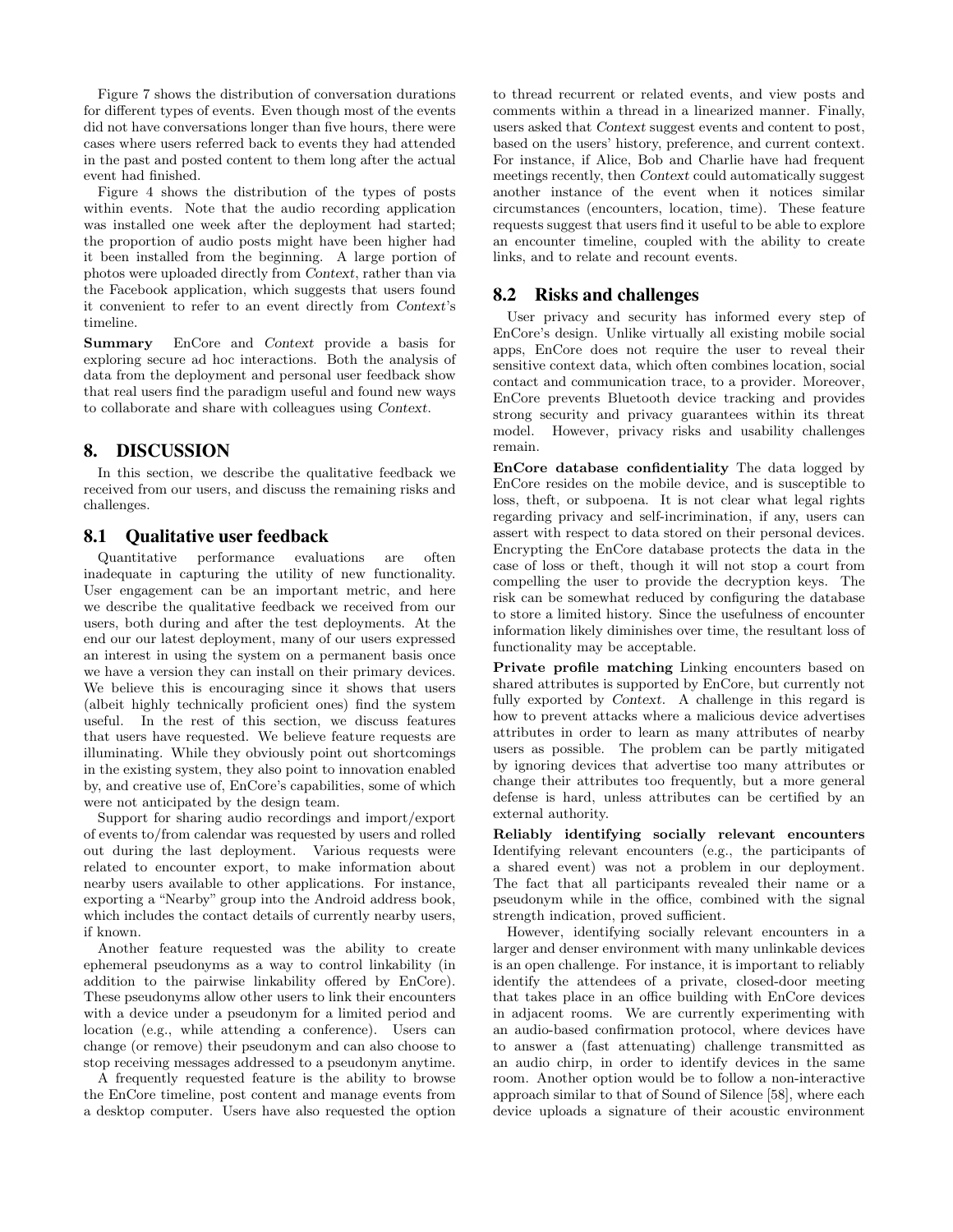to a cloud service that, by comparing signatures, identifies nearby devices.

In other situations, like a crowded party, distinguishing individual attendees is usually not necessary, because the most likely types of interaction (e.g., sharing photos) are directed to the group as a whole. In situations where users wish to identify individuals within a crowded space (e.g., a dinner party at a busy restaurant), people tend to know each other and have their devices linked already. If not, they can resort to bumping devices via NFC or shake-toconnect [\[28,](#page-12-25) [50\]](#page-13-10). In this case, no contact details would be exchanged (unless desired), but the encounter would be marked as "confirmed" on both devices.

Communication with strangers The limited deployment within our institute has not yet allowed us to experiment with communication among strangers, as it would occur, for instance, in the sightseeing scenario described in the introduction. This case, as well as other challenges described above will require experience with deployments at larger scale. Toward this end, we are developing a version of EnCore that does not require rooting the phone, which is currently a major hurdle for a larger deployment. Nevertheless, we believe we have shown that EnCore provides a robust foundation for building secure, privacy-preserving mobile social applications that exploit the opportunities afforded by D2D communication and secure encounters.

## <span id="page-11-9"></span>9. CONCLUSION AND FUTURE WORK

We have described the design, implementation, and evaluation of EnCore, a mobile platform for social applications based on secure encounters. EnCore can support a wide range of event-based communication primitives for mobile social apps, with strong security and privacy guarantees, without requiring a trusted provider, and while integrating with existing communication, storage and OSN services. As part of our evaluation, we have conducted small-scale deployments of Context, an app for event based communication, sharing and collaboration. User experience was favorable: users were engaged, requested new features, and used the app in interesting ways not envisioned by the designers.

While our small-scale deployments have been invaluable in developing the system, secure encounter-based communication promises more than we have been able to evaluate among a small set of mutually trusting, technically savvy users. Evaluating EnCore's primitives in dense environments and among strangers requires larger scale deployment onto a more heterogeneous population. We are in the process of completing a version of EnCore that can be installed on an unrooted phone, which will be much easier to disseminate at scale. Our experience catalogued in this paper gives us confidence that EnCore and the secure encounter primitive will continue to prove useful, and a larger userbase will yield compelling new ways to communicate using EnCore.

## 10. REFERENCES

<span id="page-11-8"></span>[1] AllJoyn. [http://www.alljoyn.org.](http://www.alljoyn.org) Last accessed: September 2013.

- <span id="page-11-14"></span>[2] Android Beam. [http://developer.android.com/guide/](http://developer.android.com/guide/topics/connectivity/nfc/nfc.html#p2p) [topics/connectivity/nfc/nfc.html#p2p.](http://developer.android.com/guide/topics/connectivity/nfc/nfc.html#p2p) Last accessed: June 2013.
- <span id="page-11-21"></span>[3] Bluetooth Specification Core Version 4.0. [https://www.bluetooth.org/docman/handlers/](https://www.bluetooth.org/docman/handlers/downloaddoc.ashx?doc_id=229737) [downloaddoc.ashx?doc](https://www.bluetooth.org/docman/handlers/downloaddoc.ashx?doc_id=229737) id=229737. Last accessed: March 2014.
- <span id="page-11-2"></span>[4] FireChat. [https://itunes.apple.com/us/app/firechat/](https://itunes.apple.com/us/app/firechat/id719829352?mt=8) [id719829352?mt=8.](https://itunes.apple.com/us/app/firechat/id719829352?mt=8) Last accessed: March 2014.
- <span id="page-11-0"></span>[5] Foursquare. [https://foursquare.com/.](https://foursquare.com/) Last accessed: June 2013.
- <span id="page-11-17"></span>[6] Friday: automated journal. [http://www.fridayed.com/.](http://www.fridayed.com/) Last accessed: October 2013.
- <span id="page-11-7"></span>[7] Google fires engineer for violating privacy policies. [http://www.physorg.com/news203744839.html.](http://www.physorg.com/news203744839.html) Last accessed: September 2012.
- <span id="page-11-11"></span>[8] Haggle. [http://www.haggleproject.org.](http://www.haggleproject.org) Last accessed: September 2013.
- <span id="page-11-1"></span>[9] Highlight. [http://highlig.ht/.](http://highlig.ht/) Last accessed: December 2013.
- <span id="page-11-13"></span>[10] iOS 7 AirDrop. [http://support.apple.com/kb/HT5887.](http://support.apple.com/kb/HT5887) Last accessed: January 2014.
- <span id="page-11-10"></span>[11] Lokast. [http://www.lokast.com.](http://www.lokast.com) Last accessed: September 2013.
- <span id="page-11-22"></span>[12] Mailinator: Free disposable email. [http://mailinator.com/.](http://mailinator.com/) Last accessed: January 2014.
- <span id="page-11-18"></span>[13] Memoto: automatic lifelogging camera. [http://memoto.com/.](http://memoto.com/) Last accessed: September 2013. [14] Near Field Communication – Interface and Protocol

<span id="page-11-15"></span>(ISO/IEC 18092:2013). [http://www.iso.org/iso/home/store/catalogue](http://www.iso.org/iso/home/store/catalogue_ics/catalogue_detail_ics.htm?csnumber=56692) ics/ catalogue detail [ics.htm?csnumber=56692.](http://www.iso.org/iso/home/store/catalogue_ics/catalogue_detail_ics.htm?csnumber=56692) Last accessed: September 2013.

- <span id="page-11-5"></span>[15] Nintendo 3DS. [http://www.nintendo.com/3ds.](http://www.nintendo.com/3ds) Last accessed: September 2013.
- <span id="page-11-3"></span>[16] Secret. [https://www.secret.ly/.](https://www.secret.ly/) Last accessed: March 2014.
- <span id="page-11-6"></span>[17] Sony PlayStation Vita. [http://us.playstation.com/psvita/.](http://us.playstation.com/psvita/) Last accessed: September 2013.
- <span id="page-11-12"></span>[18] Tile. [http://www.thetileapp.com/.](http://www.thetileapp.com/) Last accessed: September 2013.
- <span id="page-11-4"></span>[19] Whisper. [http://whisper.sh/.](http://whisper.sh/) Last accessed: March 2014.
- <span id="page-11-16"></span>[20] Wi-Fi Direct. [http://www.wi-fi.org/discover-and-learn/wi-fi-direct.](http://www.wi-fi.org/discover-and-learn/wi-fi-direct) Last accessed: September 2013.
- <span id="page-11-19"></span>[21] N. Aharony, W. Pan, C. Ip, I. Khayal, and A. Pentland. Social fMRI: Investigating and shaping social mechanisms in the real world. Pervasive Mob. Comput., 7(6), Dec. 2011.
- <span id="page-11-20"></span>[22] W. Apolinarski, M. Handte, M. U. Iqbal, and P. J. Marrón. Secure interaction with piggybacked key-exchange. Pervasive Mob. Comput., 10, Feb. 2014.
- <span id="page-11-23"></span>[23] R. Baden, A. Bender, N. Spring, B. Bhattacharjee, and D. Starin. Persona: an online social network with user-defined privacy. In Proceedings of the ACM SIGCOMM conference on Data communication, SIGCOMM '09, 2009.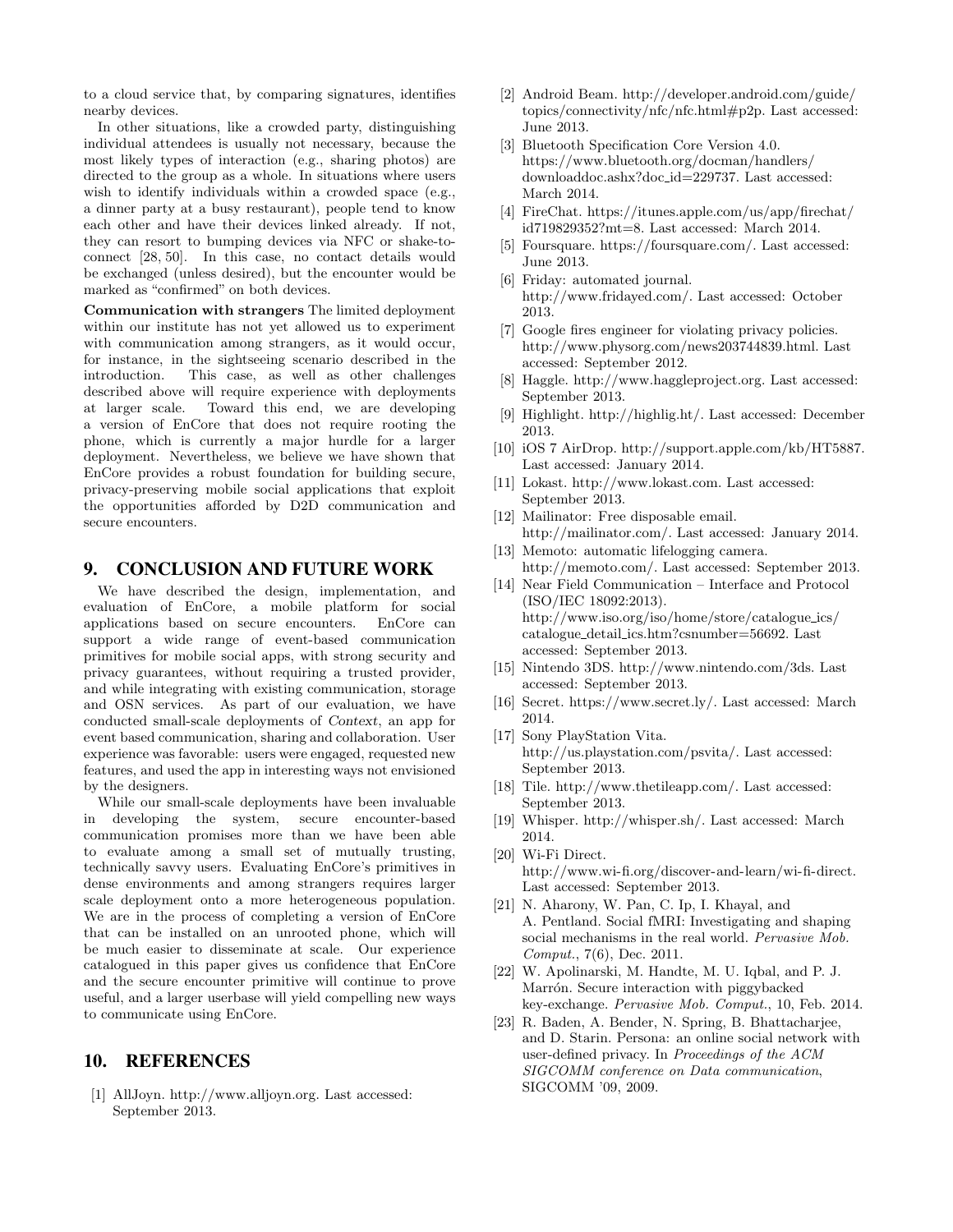- <span id="page-12-2"></span>[24] L. B. Baker and J. Finkle. Sony PlayStation suffers massive data breach. [http://www.reuters.com/article/2011/04/26/us-sony](http://www.reuters.com/article/2011/04/26/us-sony-stoldendata-idUSTRE73P6WB20110426)[stoldendata-idUSTRE73P6WB20110426.](http://www.reuters.com/article/2011/04/26/us-sony-stoldendata-idUSTRE73P6WB20110426) Last accessed: September 2012.
- <span id="page-12-15"></span>[25] M. Bakht, M. Trower, and R. H. Kravets. Searchlight: won't you be my neighbor? In Proceedings of the 18th annual international conference on Mobile computing and networking, MobiCom '12, 2012.
- <span id="page-12-21"></span>[26] V. Brik, S. Banerjee, M. Gruteser, and S. Oh. Wireless device identification with radiometric signatures. In Proceedings of the 14th ACM international conference on Mobile computing and networking, MobiCom '08, 2008.
- <span id="page-12-3"></span>[27] J. A. Calandrino, A. Kilzer, A. Narayanan, E. W. Felten, and V. Shmatikov. "you might also like: " privacy risks of collaborative filtering. In Proceedings of the 2011 IEEE Symposium on Security and Privacy, SP '11, 2011.
- <span id="page-12-25"></span>[28] C. Castelluccia and P. Mutaf. Shake them up!: a movement-based pairing protocol for CPU-constrained devices. In Proceedings of the 3rd international conference on Mobile systems, applications, and services, MobiSys '05, 2005.
- <span id="page-12-0"></span>[29] L. P. Cox, A. Dalton, and V. Marupadi. Smokescreen: flexible privacy controls for presence-sharing. In Proceedings of the 5th international conference on Mobile systems, applications and services, MobiSys '07, 2007.
- <span id="page-12-23"></span>[30] E. D. Cristofaro, Y. Lu, and G. Tsudik. Efficient techniques for privacy-preserving sharing of sensitive information. Cryptology ePrint Archive, Report 2011/113, 2011. [http://eprint.iacr.org/.](http://eprint.iacr.org/)
- <span id="page-12-22"></span>[31] W. Diffie and M. Hellman. New Directions in Cryptography. IEEE Transactions on Information Theory, 22(6), nov 1976.
- <span id="page-12-5"></span>[32] B. Dodson, I. Vo, T. Purtell, A. Cannon, and M. Lam. Musubi: disintermediated interactive social feeds for mobile devices. In Proceedings of the 21st international conference on World Wide Web, WWW '12, 2012.
- <span id="page-12-16"></span>[33] P. Dutta and D. Culler. Practical asynchronous neighbor discovery and rendezvous for mobile sensing applications. In Proceedings of the 6th ACM conference on Embedded network sensor systems, SenSys '08, 2008.
- <span id="page-12-20"></span>[34] B. Ford, J. Strauss, C. Lesniewski-Laas, S. Rhea, F. Kaashoek, and R. Morris. Persistent personal names for globally connected mobile devices. In Proceedings of the 7th symposium on Operating systems design and implementation, OSDI '06, 2006.
- <span id="page-12-9"></span>[35] M. Goetz and S. Nath. Privacy-aware personalization for mobile advertising. Technical report.
- <span id="page-12-8"></span>[36] B. Greenstein, D. McCoy, J. Pang, T. Kohno, S. Seshan, and D. Wetherall. Improving wireless privacy with an identifier-free link layer protocol. In Proceedings of the 6th international conference on Mobile systems, applications, and services, MobiSys '08, 2008.
- <span id="page-12-10"></span>[37] S. Guha, M. Jain, and V. N. Padmanabhan. Koi: a location-privacy platform for smartphone apps. In Proceedings of the 9th USENIX conference on

Networked Systems Design and Implementation, NSDI'12, 2012.

- <span id="page-12-11"></span>[38] C. A. Gunter, M. J. May, and S. G. Stubblebine. A formal privacy system and its application to location based services. In Proceedings of the 4th international conference on Privacy Enhancing Technologies, PET'04, 2005.
- <span id="page-12-17"></span>[39] B. Han and A. Srinivasan. ediscovery: Energy efficient device discovery for mobile opportunistic communications. In Proceedings of the 20th IEEE International Conference on Network Protocols (ICNP), ICNP '12, 2012.
- <span id="page-12-14"></span>[40] B. Hoh, M. Gruteser, R. Herring, J. Ban, D. Work, J.-C. Herrera, A. M. Bayen, M. Annavaram, and Q. Jacobson. Virtual trip lines for distributed privacy-preserving traffic monitoring. In Proceedings of the 6th international conference on Mobile systems, applications, and services, MobiSys '08, 2008.
- <span id="page-12-12"></span>[41] P. Hornyack, S. Han, J. Jung, S. Schechter, and D. Wetherall. These aren't the droids you're looking for: retrofitting android to protect data from imperious applications. In Proceedings of the 18th ACM conference on Computer and communications security, CCS '11, 2011.
- <span id="page-12-6"></span>[42] P. Jappinen, I. Laakkonen, V. Latva, and A. Hamalainen. Bluetooth device surveillance and its implications. WSEAS Transactions on Information Science and Applications, 1(4), Oct. 2004.
- <span id="page-12-24"></span>[43] S. Jarecki and N. Saxena. Authenticated key agreement with key re-use in the short authenticated strings model. In Proceedings of the 7th international conference on Security and cryptography for networks, SCN'10, 2010.
- <span id="page-12-13"></span>[44] P. Kalnis, G. Ghinita, K. Mouratidis, and D. Papadias. Preventing location-based identity inference in anonymous spatial queries. IEEE Trans. on Knowl. and Data Eng., 19(12), Dec. 2007.
- <span id="page-12-18"></span>[45] A. Kandhalu, K. Lakshmanan, and R. R. Rajkumar. U-connect: a low-latency energy-efficient asynchronous neighbor discovery protocol. In Proceedings of the 9th ACM/IEEE International Conference on Information Processing in Sensor Networks, IPSN '10, 2010.
- <span id="page-12-19"></span>[46] V. Lenders, E. Koukoumidis, P. Zhang, and M. Martonosi. Location-based trust for mobile user-generated content: applications, challenges and implementations. In Proceedings of the 9th workshop on Mobile computing systems and applications, HotMobile '08, 2008.
- <span id="page-12-4"></span>[47] M. Lentz, V. Erdelyi, P. Aditya, E. Shi, P. Druschel, and B. Bhattacharjee. SDDR: Light-Weight Cryptographic Discovery for Mobile Encounters. [http://www.cs.umd.edu/projects/encore.](http://www.cs.umd.edu/projects/encore)
- <span id="page-12-7"></span>[48] Y.-H. Lin, A. Studer, H.-C. Hsiao, J. M. McCune, K.-H. Wang, M. Krohn, P.-L. Lin, A. Perrig, H.-M. Sun, and B.-Y. Yang. Spate: small-group pki-less authenticated trust establishment. In Proceedings of the 7th international conference on Mobile systems, applications, and services, MobiSys '09, 2009.
- <span id="page-12-1"></span>[49] J. Manweiler, R. Scudellari, and L. P. Cox. Smile: encounter-based trust for mobile social services. In Proceedings of the 16th ACM conference on Computer and communications security, CCS '09, 2009.